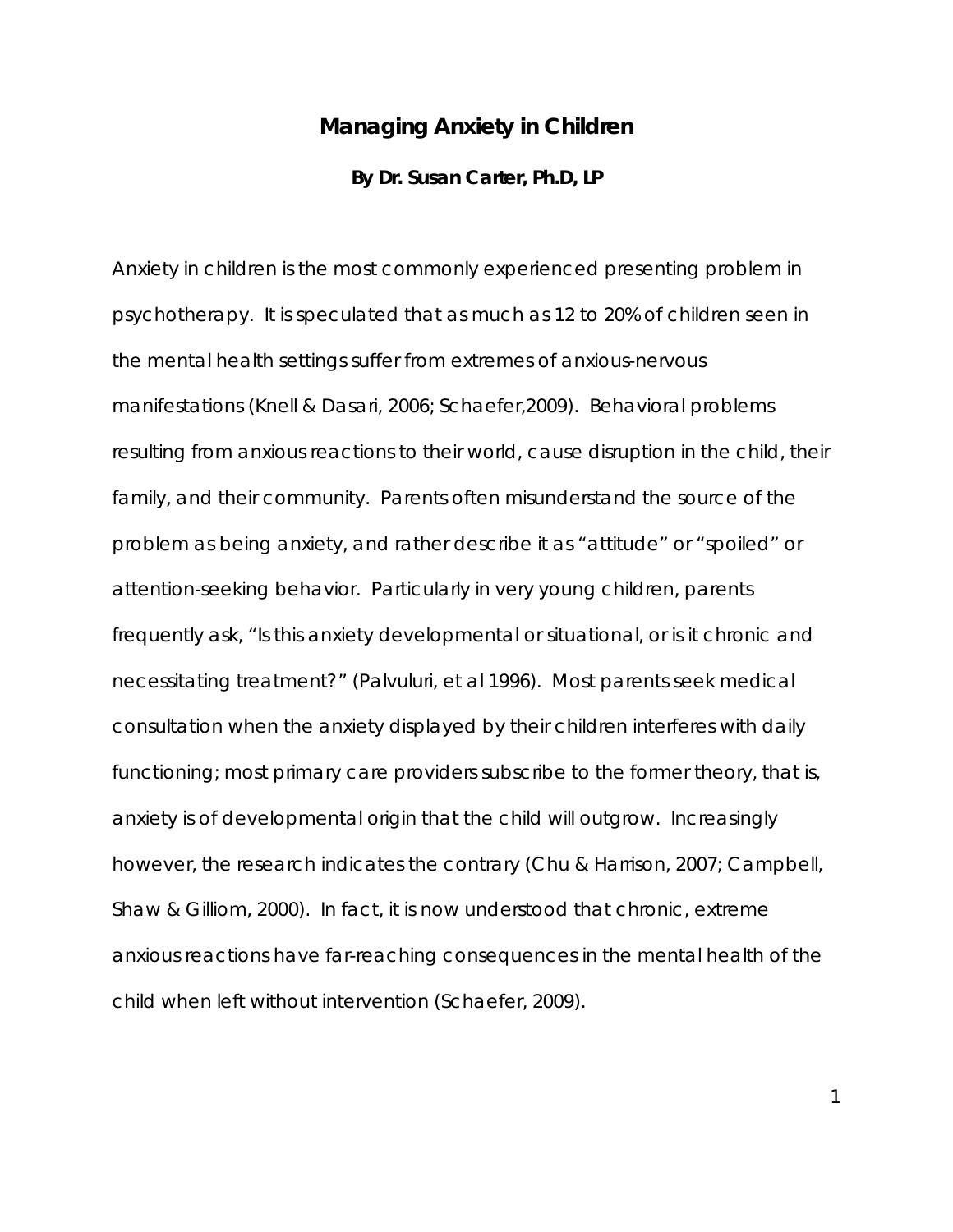Research into anxiety in children, the neurological and biological experience of anxiety, and thus the management through psychotherapy, has expanded in the most recent decade. (Goodyear-Brown in Schaefer, 2009). The neurobiological process of the experience of anxiety appears now to be commonly discussed in articles and presentations. The anxious feelings, and the concurrent physical discomfort, are confusing and fear producing in children, and thus, the experience of anxiety naturally causes an avoidant or distracting response. For example, when a child is faced with a stranger, their mind initiates the process associated with being unfamiliar and the child experiences anxiety; the mind produces a fight-or-flight physical response. The child cries, reaches away (flight/avoidance) from the stranger to their known caregiver, and the process of calming begins. However, when the neuro-biological stimulation is somewhat constant without calming, like in the case of sensory defensiveness, when the process for self-soothing is too primitive to cope, or when parental support is lacking, the neurological process can repeat over and over, flooding the child with repeated fight or flight messages. The result can become externalized raging, selective mutism, obsessive compulsive behaviors, or panic attacks from the anxiety disorder, all with the unconscious goal of avoiding the anxiety producing experience or coping with the anxiety and the physical response.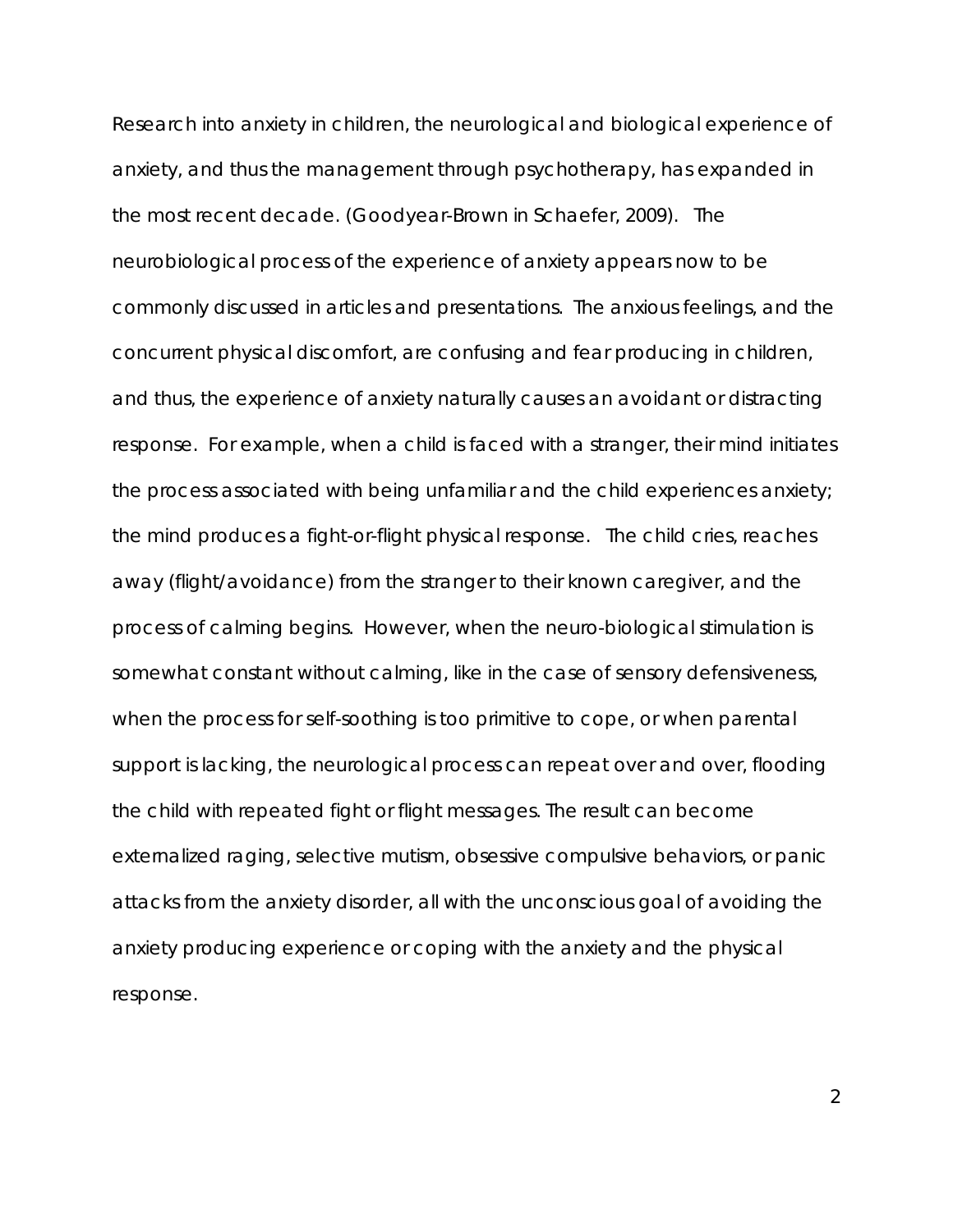Treatment of anxiety has taken many forms and has employed multiple modalities. The most efficacious in the research is Cognitive Behavioral Therapy, (CBT). Implemented in a developmentally appropriate manner, such as play therapy, the treatment through Cognitive-Behavioral Play Therapy (CBPT) engages the child and their parents in the process of managing the anxious responses. Evidenced-based CBT interventions in play therapy have proven to be developmentally appropriate and highly successful in teaching children to cope with anxiety (Goodyear-Brown in Schaefer, 2009; Knell & Dasari, 2006). Following the CBT protocol – psychoeducation, somatic management, cognitive restructuring, exposure and relapse prevention - play therapists can, with the assistance of the child's caregiver, lessen the negative effects of the environment on the child, and improve the child's ability to self regulate and to cope with their anxiety. Play-based approaches to the treatment of anxiety can give children confidence and a sense of personal power, and may aid in dispelling the intimidation often inherent for anxious children in the counseling process (Schaefer,2009).

In the next few pages, I want to discuss the foundations in the literature regarding the presence of anxiety disorders in children of all ages and the generally-held causes of anxiety in childhood. I present the neuro-biological process in the production of anxiety in response to environmental stimuli. Finally, I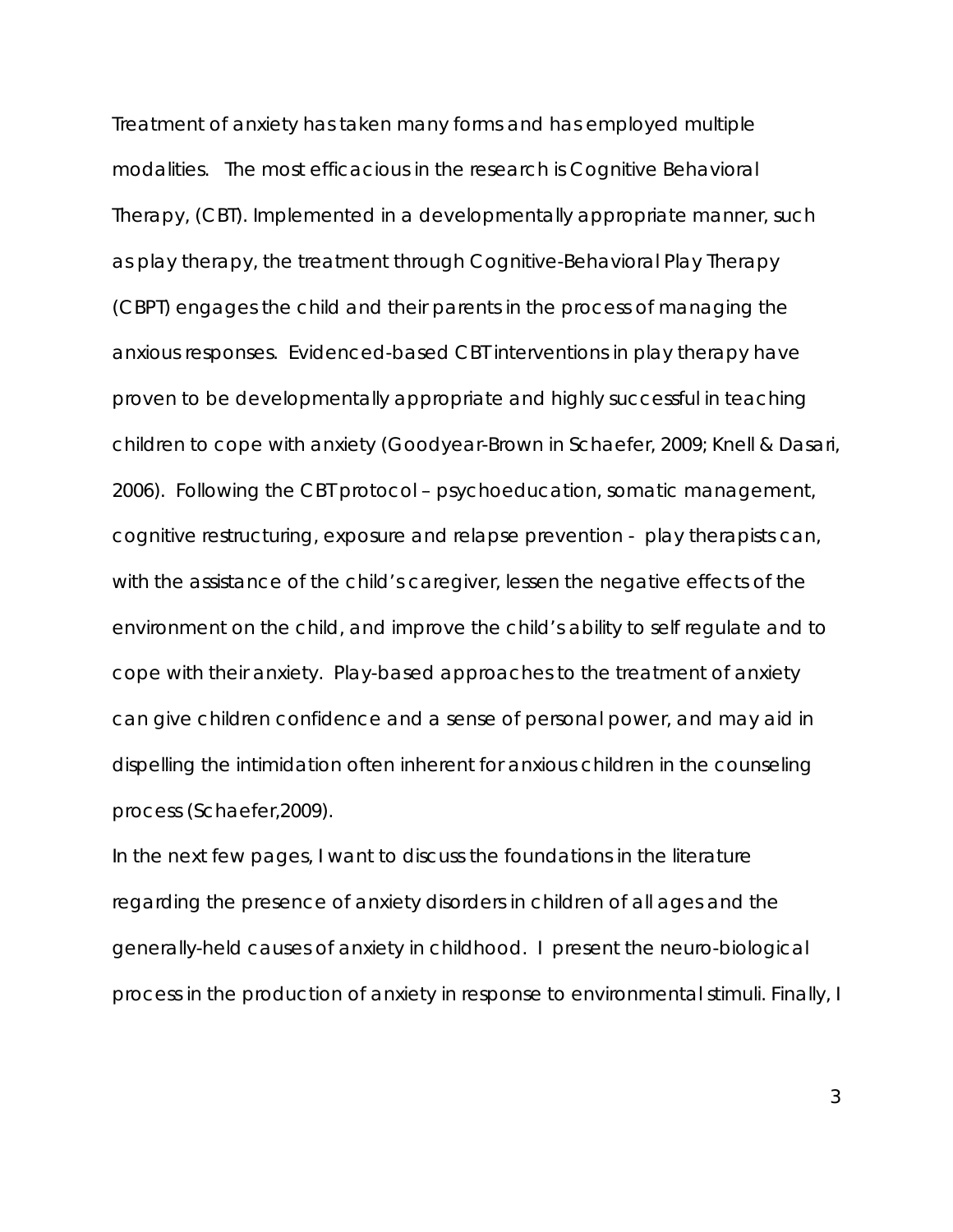discuss an effective protocol for teaching children to manage anxiety and how this protocol is implemented through play therapy.

In studying anxiety and learning the best methods for treatment, it is important to remember that anxiety is a normal, regularly experienced emotion for most children. Wehrenberg & Prinz (2007) identify three situations or circumstances that may be causes of this naturally-occurring anxiety to become clinical. First, there may be a genetic propensity for extreme anxiety; second, a child might have experienced a traumatic event (or chronic trauma from ongoing abuse) resulting in high levels of anxiety; third, an overanxious response might be due to a medical condition, perhaps from prenatal drug abuse (parental), hormones, or other physical cause. As a parent, it might be difficult to understand a child's inner experience of anxiety (Knell and Dasari, 2006) or as I mentioned before, they might think that it is a phase of childhood and will pass. In order for clinicians and parents to differentiate between organic, situational, or developmental anxiety, Klein & Pine (2002) offered that clinicians look at three dimensions: 1) intensity; 2) impairment, and 3) lack of flexibility; to determine the clinical nature of the problem compared to naturally occurring anxious feelings. Again, one must examine the situational context of the feelings; that is, have they been present since birth at increasing levels, did they just become manifest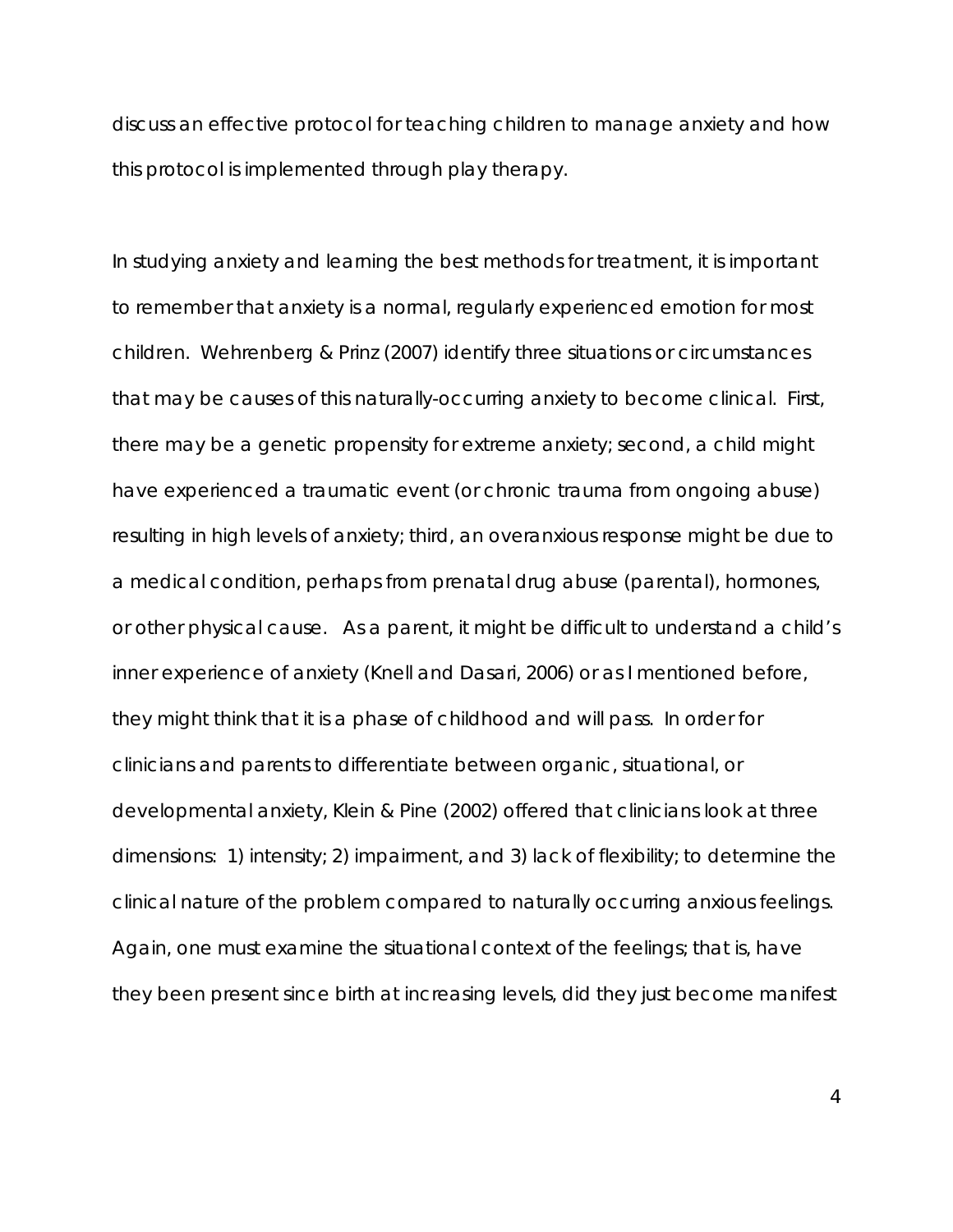and are increasing, and are there genetic and family considerations for the diagnosis. (Wehrenberg & Printz, 2007)

According to recent literature, anxiety at clinical levels impacts a large percentage of children (Schaefer, 2009). One in 200 children suffers from different manifestations of anxiety (March & Mulle, 1998) to the extent that the disorder disrupts academic, social, and family functioning. It is estimated that approximately 6% to 20 % of children suffer from an anxious mood (Costello, Egger, & Angold, 2004). One study, Wilens, et al. (2002), found that in a sample of 200 clinically referred youngsters, 28% met criteria for an anxiety disorder. The early and ongoing presentation of the disorder in a child's behavior highlights the dilemma of whether to seek treatment or to allow the child to outgrow the disturbance over time. (Schaefer, 2009) However, studies have shown that, untreated psychologically and unsupported by consistent parenting, anxiety disorders are most likely to impact a child's functioning at increasing levels. (Campbell, Shaw &Gilliom, 2000).

For most children however, there are practicalities and barriers to receiving treatment (Schaefer, 2009). First, the research into anxiety in children and adolescents is fairly recent. With it, fairly recently as well, came the studies into neurological sources of anxiety (Wehrenberg & Prinz, 2007) and efficacious treatments for children (Chu & Harrison, 2007) which may not be widely read or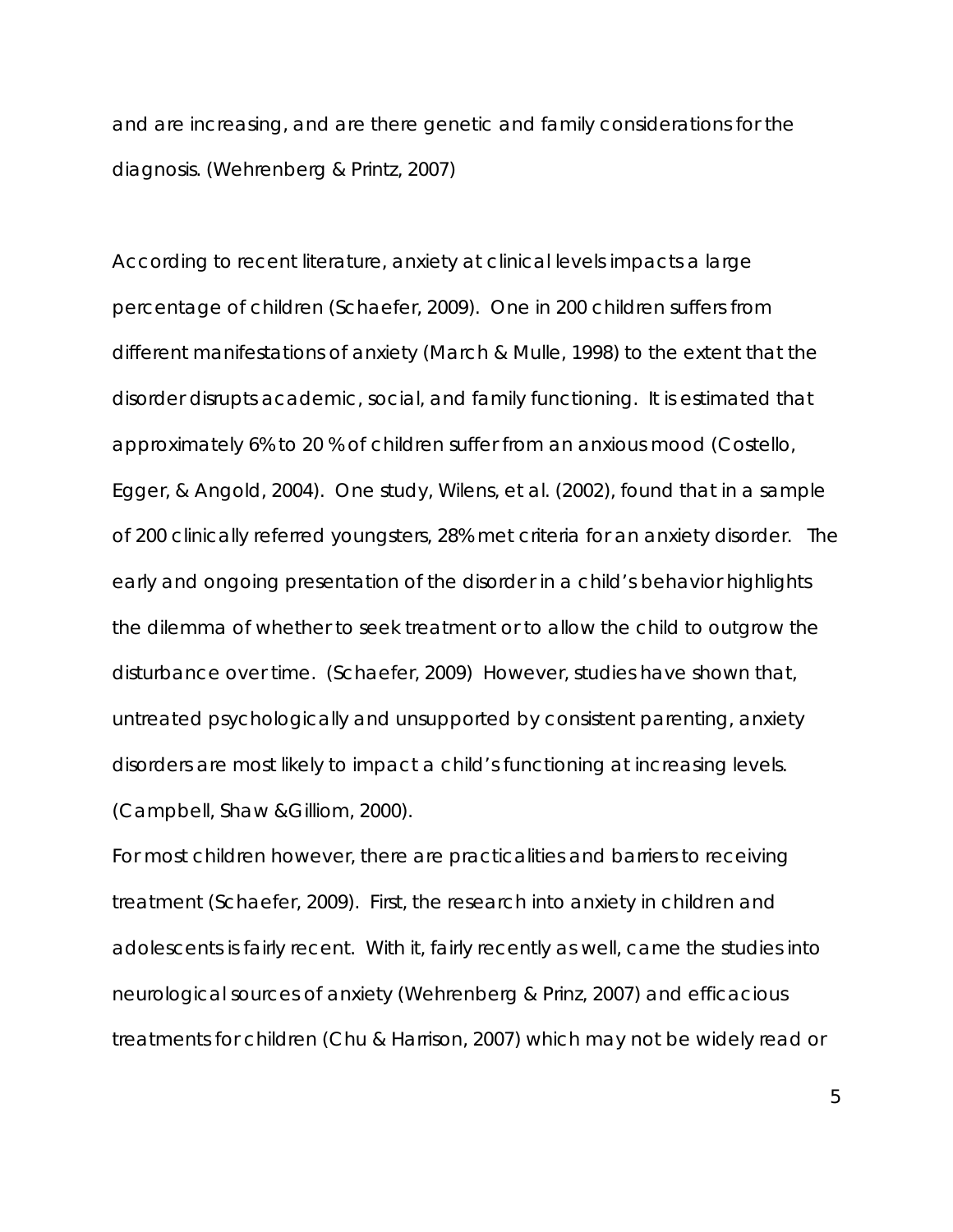implemented. As a result, parents may feel that therapy is not a value or not working if improvement is not noticeable in a short period of time. Second, parents may believe that the observed anxiety is normal behavior for a child, or parents may feel guilty (as in, it is something they should be able to manage as parents) and avoid seeking treatment, (Pavuluri, et al 1996). Third, parents are under pressure from work and the needs of other children and time is of a premium. Barriers to treatment also include lack of accessibility to providers, financial wherewithal, denial of the problem, or the legal constraints of divorcing parents, which have different implications. (Schaefer, 2009) Including parents as co-therapists in the treatment process, teaching them about the source of anxiety and its manifestations, and giving them a specific role to play, often mitigates some of these barriers and can also create an increased investment in the outcome, more compliance with treatment, and a better outcome for the child and the family. (Bratton, Landereth, Kellan & Blackard, 2006; Knell and Dasari, 2006; Goodyear-Brown in Schaefer, 2009). Exciting research is being done studying the interaction between life experience and its impact on brain development, the basis of one's psychological expression (Wehrenberg & Prinz, 2007). This research has also given us more information about why psychotherapy is effective at relieving anxiety; that is, therapy actually changes the brain functioning when altering thinking (Wehrenberg & Prinz, 2007). In the discussion of effective management of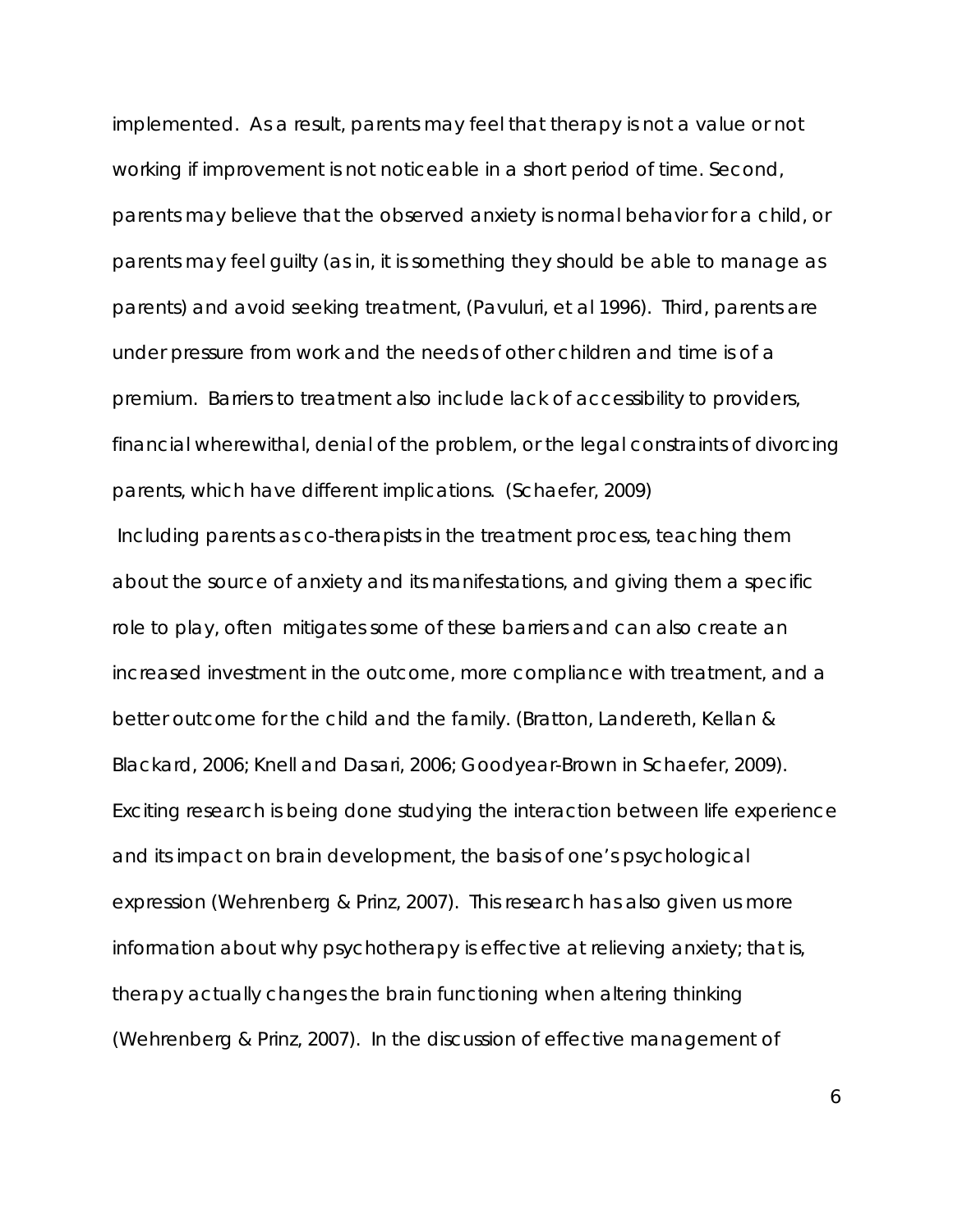anxiety in children, we need to briefly review the overall mind-body experience of anxiety.

According to Wehrenberg & Prinz (2007) regardless of the source of the sensory stimuli, there is a predictable and explainable neuro-biological process to the experience of anxiety. There are of course, two hemispheres of the brain – left and right – and functions are divided between them. The Left Hemisphere is the locus of logic, language, the making of meaning of experiences, problem solving, and decision-making. Sequencing, numerical operations, time and order are the responsibility of the Left Hemisphere. The Right Hemisphere of the brain is responsible for non-verbal activities – reading faces and body language, emotions and assigning emotional significance to a situation, creativity and creative responses to circumstances, spatial relationships, the melody and rhythm of speech, music – receptive and expressive - and regulation of the nervous system.

In these hemispheres, there is an area – the Prefrontal Cortex – that is particularly important in the discussion of anxiety. Again, according to Wehrenberg & Prinz (2007), these are the orbito-frontal cortex (controlling working memory) and the anterior cingulated gyrus (a control center that filters and amplifies information to and from other regions of the brain). Within each of the hemispheres is a region referred to as the limbic system, the regulator of emotion and memory, the parts of which ring the upper part of the brainstem, and are responsible for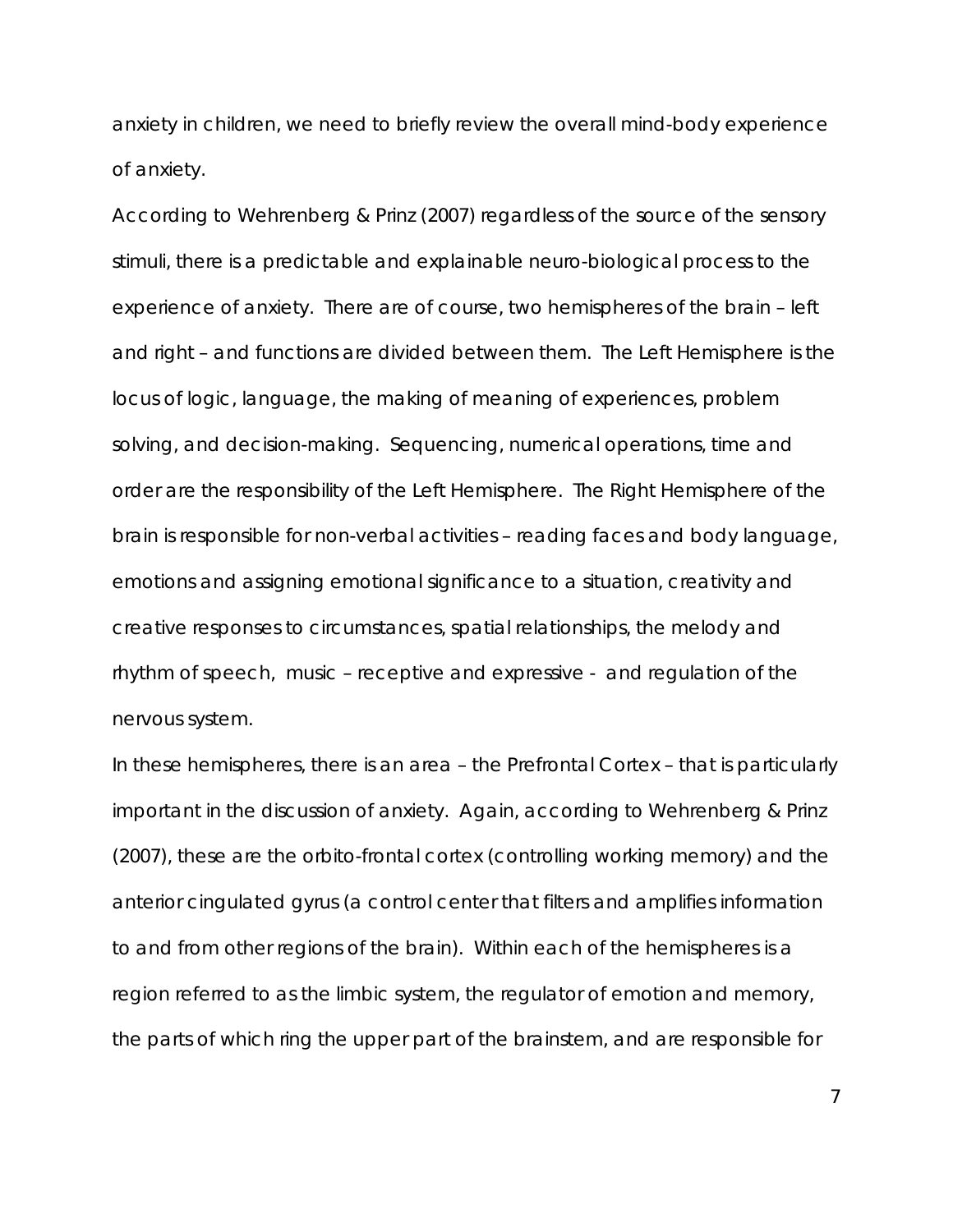categorizing sensory input. In the limbic system are: the amygdala – responsible for assigning positive or negative emotional value to input; hippocampus – responsible for memory storage and retrieval; thalamus – which relays outside information to various parts of the brain and regulates brain waves; and the hypothalamus – which relays internal information about the body and commands the response. These various functions are important in the discussion of how anxiety is produced. (Wehrenberg & Prinz, 2007) The most significant focus of anxiety is in the anterior cignulate gyrus (ACG), the area of the Prefrontal Cortex responsible for moving between cognition and emotion, the creative process and flexibility in thinking (Wehrenberg & Prinz, 2007). When the ACG is not functioning properly (i.e. overactive) it fails to move smoothly between thoughts and emotions. The ACG malfunction inhibits the reviewing of all the possible options of response and the proper sequencing of ideas and actions. Then, rather than alerting the brain to multiple solutions, the child's ACG becomes stuck on one inappropriate response. One such inappropriate response might be, for example, opposition. In a typical situation, a parent's request is met with an inappropriate 'no' response (from the ACG), before other, more logical parts of the brain can suggest logic as to why 'yes' is better. (Wehrenberg & Prinz, 2007). When danger becomes associated with a previously learned experience, the opposition response from the malfunctioning ACG can be coupled with the physiological response of fight or flight, and can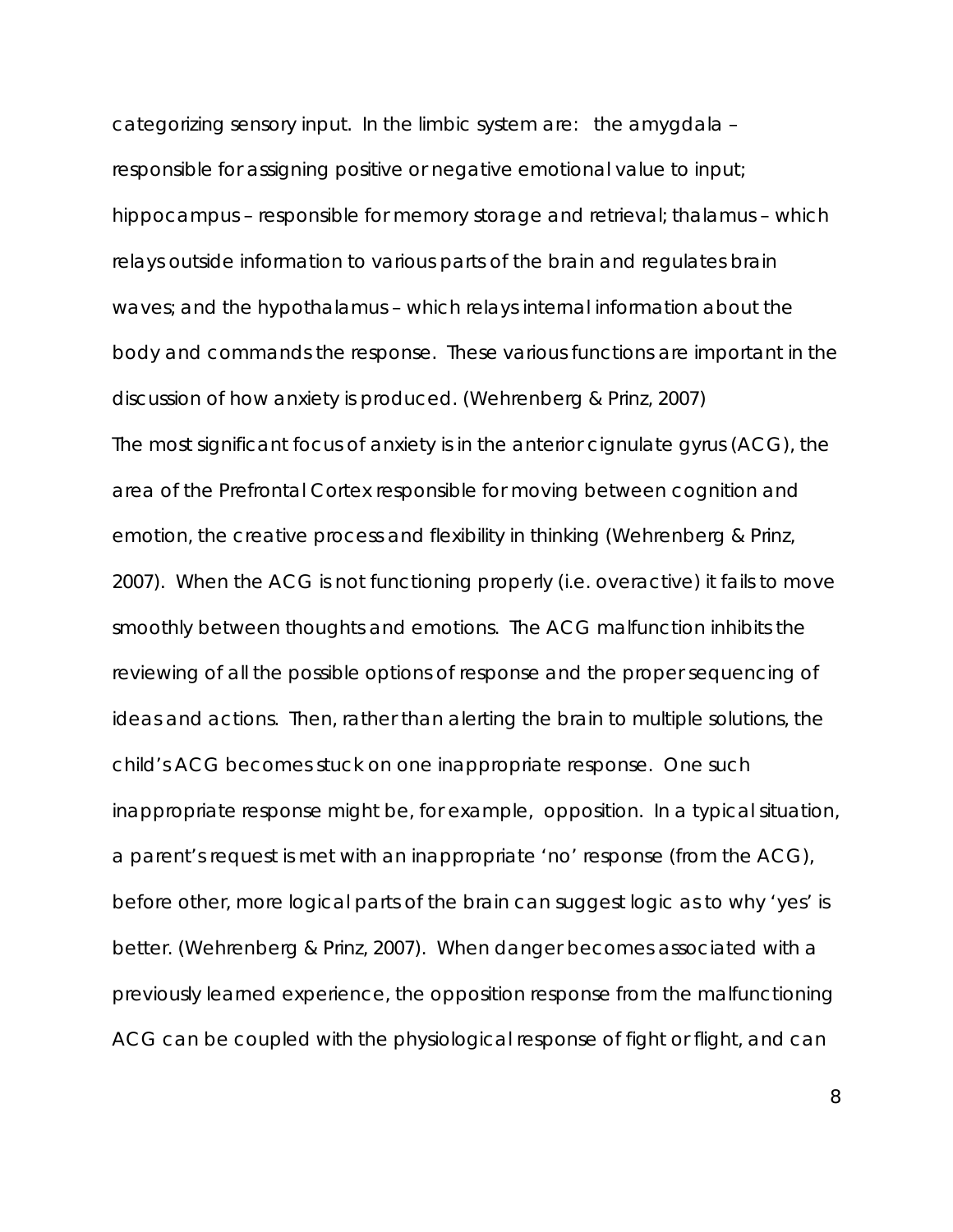then be manifest in behavioral outbursts, emotional meltdowns, or panic attacks.

Understanding that anxiety is a neurological process which transforms into physical, emotional, and behavioral manifestations, can help to remove the guilt and shame associated with the disorder, both for parents and for children (Wehrenberg & Prinz, 2007; Cohen, Mannarino, &Deblinger, 2006; Goodyear-Brown in Schaffer, 2009). Developing control over the response to external stimuli is key and thus becomes the focus of treatment and management of anxiety.

Many research studies have determined that Cognitive Behavioral Therapy (CBT) is the most efficacious treatment for anxiety across the lifespan (Chu & Harrison, 2007; Wehrenberg & Prinz, 2007). In keeping with evidence-based best practices, many play therapists have incorporated cognitive-behavioral techniques into play therapy (CBPT) using a prescriptive, directive-techniques approach (Goodyear-Brown in Shaffer 2009; Knell & Dasari, 2006). In CB Play Therapy (CBPT), as in CBT, the protocol is the same: 1) psychoeducation; 2) training how to manage the physical response of anxiety; 3) change thoughts and beliefs; 4) graduated exposure to feared situations; 5) relapse prevention. However, in CBPT, children engage in playful activities that instruct, train the brain, expose the child to fearful events, and develop mastery over the intrusive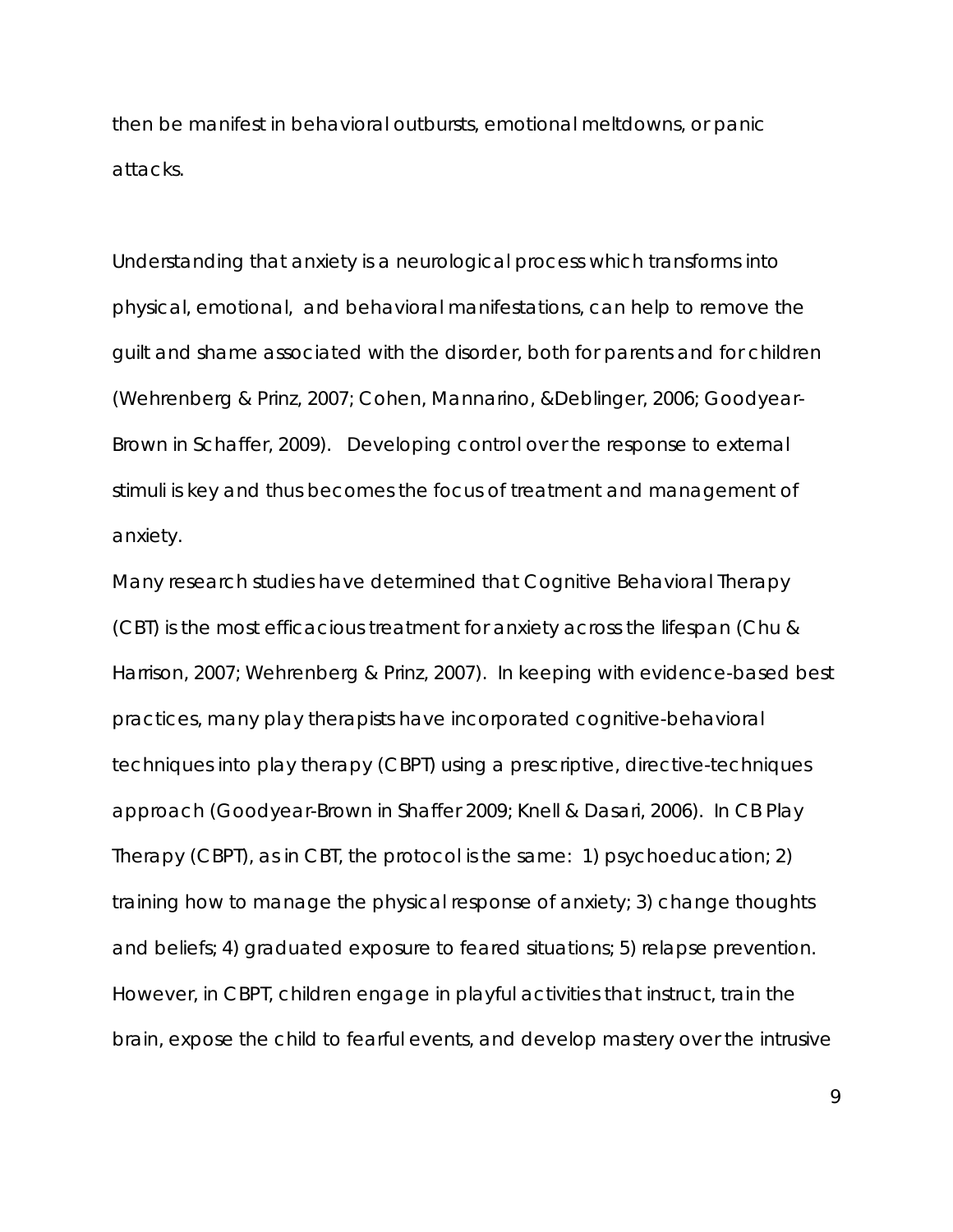thoughts. Parental involvement is an integral part of CBPT, both for preschool and older children, as parents are called upon as co-therapists, to engage the children in playful exercises in the home to reinforce the work done in the playroom. Educating the parents that anxiety is a neurological problem, not one of opposition, and not one that children generally can 'grow out of,' helps them to be more patient, soothing, and assist the children to manage their fearful responses (Goodyear-Brown in Shaffer, 2009).

Paris Goodyear-Brown (2009), in conjunction with others through a grant from Vanderbilt University, has developed a companion methodology to CBPT for treatment of anxiety in young children, utilizing parents as "co-regulators" (Goodyear-Brown, 2009, pg 110) of the physiological arousal in their child. The process follows the acronym SOOTHE: **S**oft tone of voice; **o**rganization; **o**ffering reduced choices or solutions; **t**ouching or connecting physically with the child when stressed; **h**earing the child's message through their non-verbal and verbal expressions; and what Goodyear-Brown refers to as "**e**nd and let go" (p. 115). That is, complete de-escalation of the child's emotions before returning to regular activity and assuring that the parent is able to emotionally regroup themselves after their child's reaction.

One important aspect of CBPT is the concept of a transitional object. Because reinforcement of the change in the brain is critical to success of the treatment process, a tangible object that reminds the child of the therapy is often created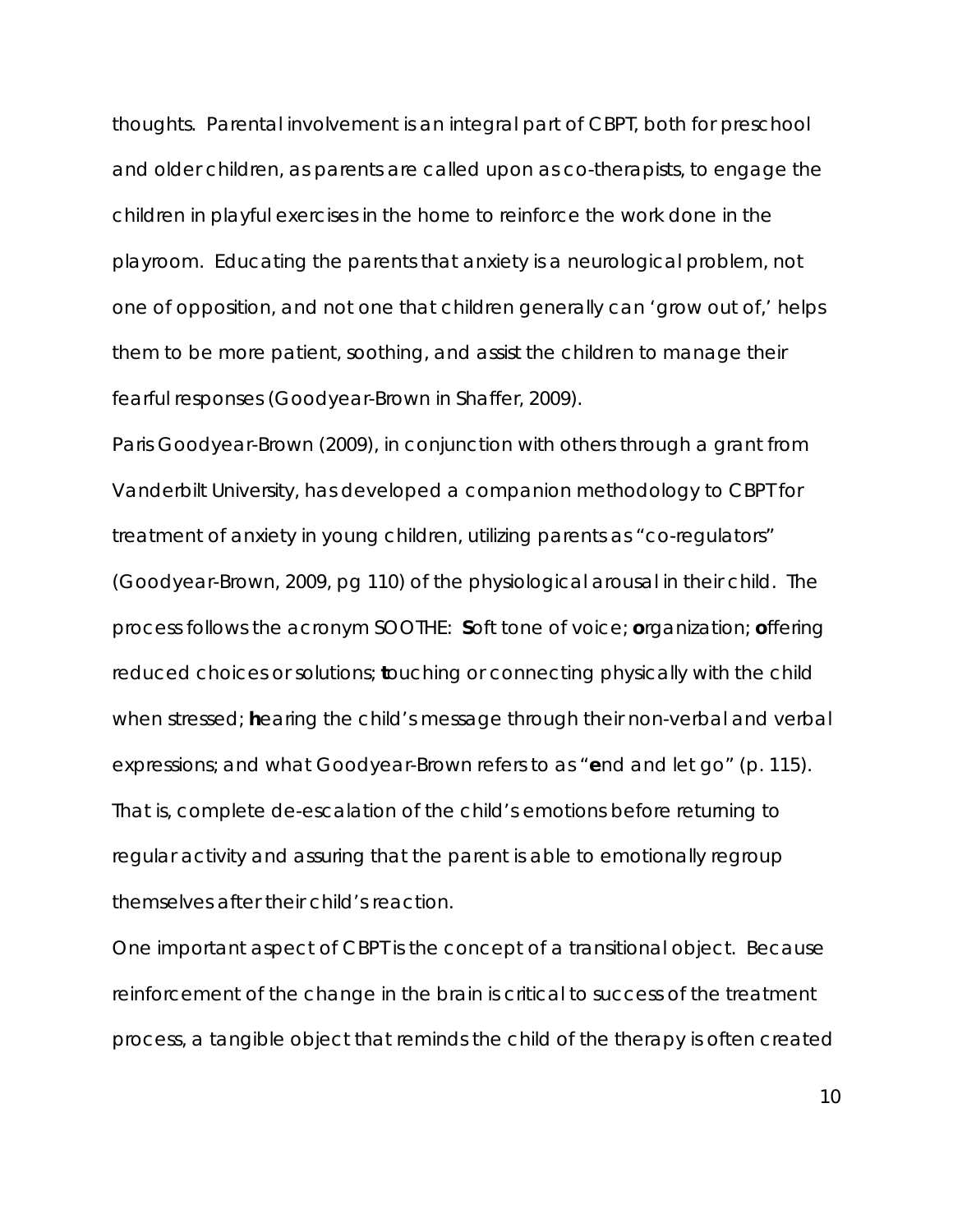or presented, and sent home with the child, encouraging parents to interact with it in ways that imitate the process outlined in session. Examples of transition objects are detailed below.

CBPT involves playful activities to accomplish each of the steps of treatment. In the psycho-education phase, several activities can be employed to help children become aware of their brain's response to perceived dangers in their environment. One such example for preschool children is a game utilizing 'seek and find.' Goodyear-Brown calls the game "Worry Worms": the therapist hides rubber (or gummy) worms around the playroom, and encourages the child to find them; when one is found, the child will share something they worry about. The therapist and parent help the child to find similarities and generalizations from these reports and create a 'worry book' writing down the child's list of worries. The worry book becomes the transitional object, with parents encouraged to add to the book as new worries arise. Using gummy worms in this game makes the finding also a possible treat. In the worry book, each worry is given a 'value' using the Fearful Thermometer (see below) which helps the parent and therapist to understand how significant the experience is to the child.

Another method employed by Knell & Dasari (2006) incorporates puppets into the process, having the therapist model identifying specific worries, triggers, and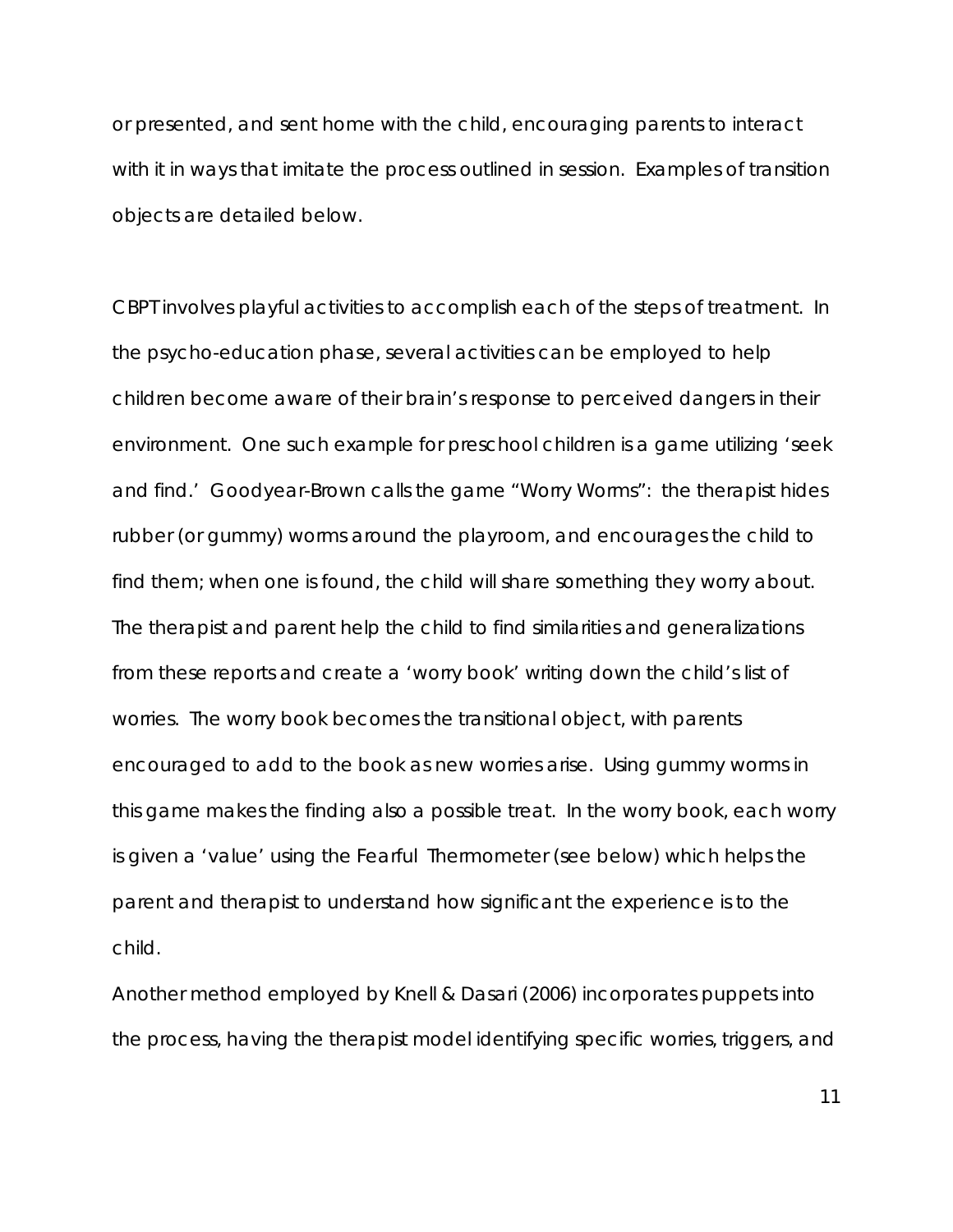obsessive, intrusive thoughts and beliefs through the puppet, encouraging the parent and child to join in. To reinforce the therapy, the child can construct a puppet out of a sock with craft paint, or small lunch sack and construction paper, to create a transitional object to be used for homework in the home.

Another very useful technique from March & Benton (2007) is the Fearful Thermometer, to help children, therapists and parents visualize just how fearful they are of a specific event. It is a simple technique: the therapist creates a handout in advance with a thermometer drawn on a piece of paper, and three gradations – low, medium, and high. For young children, an animal picture can assist in this process, i.e. a mouse, a horse, and an elephant, to identify the intensity of their fear. The child then colors the thermometer (or the animal representing the level) up to the level of their fear. This process can also be used as a before and after measure for a calming technique, for example, helping the child understand that low or small is the desired effect, and the pictures can be transitional objects.

Several play techniques can be adapted to teach children physical calming. Goodyear-Brown recommends using a pinwheel to teach deep breathing, useful in both daily calming and for coping with nightmares. Also, teaching a child to blow big bubbles with slow, gentle and controlled breathing, can be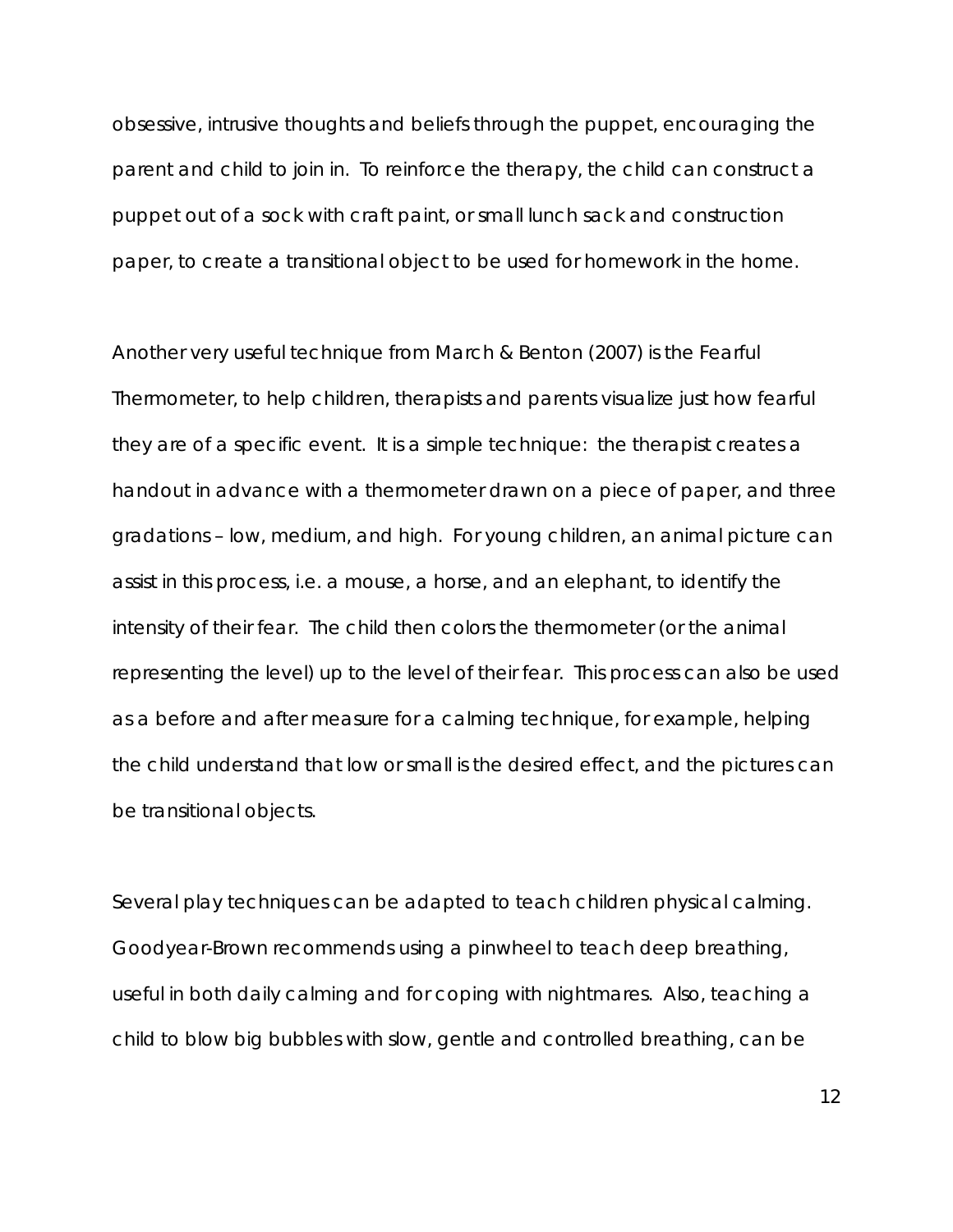practiced in the home by sending a bottle of bubbles as the transitional object. Another fun way to help school-aged children to focus their breathing, is to use bubble gum (if the child has learned to blow gum bubbles) and to slow themselves down to blow the bubble as big as possible without popping. These activities not only help with deep breathing and thus relaxation, but also slow the respiration rate and provide a visual focus point for the child, with mastery and positive reinforcement. Parents are encouraged to join in the process and to enhance confidence in the child's abilities.

Once several coping ideas are introduced and explored, another intervention "A coping menu," developed by Janine Shelby (Goodyear-Brown, Riviere, & Shelby, 2004) helps the child to put the strategies together to better cope with anxiety. In this activity, the child is introduced to the concept of a menu in a restaurant, helping to make choices between foods. In creating a "Coping Menu" the child lists their soothing strategies in a fun and visual manner. A 'menu' is created out of construction paper, with a digital photo of the child, or a catchy name (i.e. Café Joey) on the cover, then choosing pictures or drawing illustrations of their choices for each sensory item inside. The therapist and parent help the child to think of something they enjoy for each of the senses – a soft blanket for tactile, the smell of cookies for olfactory, a favorite song for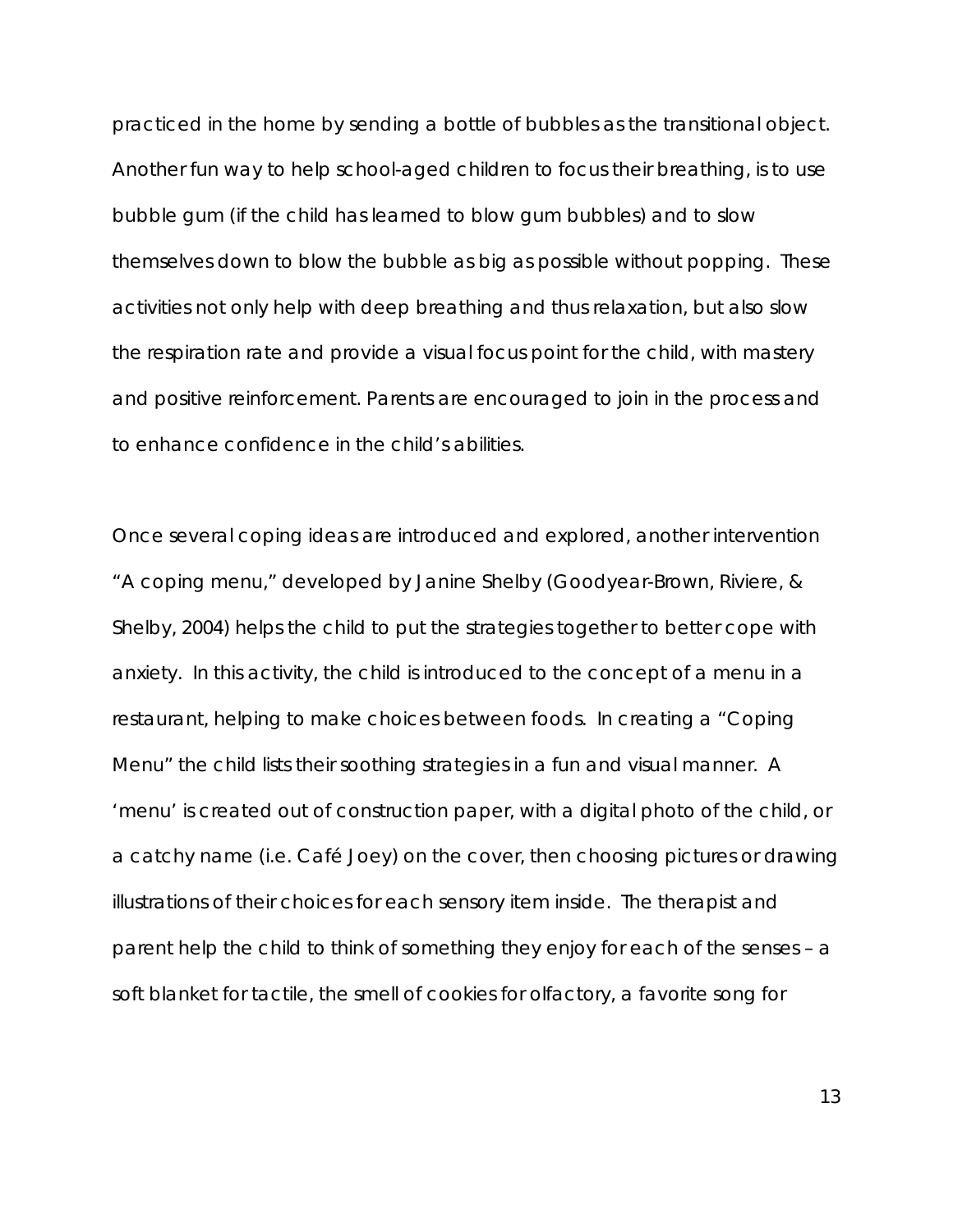auditory, a favorite food for taste, etc. These are added to their menu with an illustration; the menu is sent home for use as the transitional object.

A variation on the "Coping Menu" is for the child to list all of their coping strategies – relaxation, deep breathing, walk away, talk it out, etc. – that have been learned and practiced, as a reinforcement of therapeutic work and recapping of previous sessions. Each strategy is illustrated by the child and the menu is sent home as usual.

Children often feel powerless toward their anxiety and anxious responses, and the teaching of cognitive restructuring can be difficult with children. One activity to employ in CBPT is Goodyear-Brown's intervention "Boss-back the Fear". In this activity, the child chooses a toy/puppet to represent their fear or anxiety; the therapist then has the child pretend not to notice as the 'fear' approaches them quietly. The child is then encouraged to 'boss' the fear – that is, use cognitive restructuring statements such as "I am stronger than my fear" or "I am strong and brave" and shout them at the chosen object. Including the parents to encourage the children, reinforces the experience. The child then can create a transitional object out of playdoh, clay, construction paper, or drawing that represents the fear. A brief, digital video of the child bossing their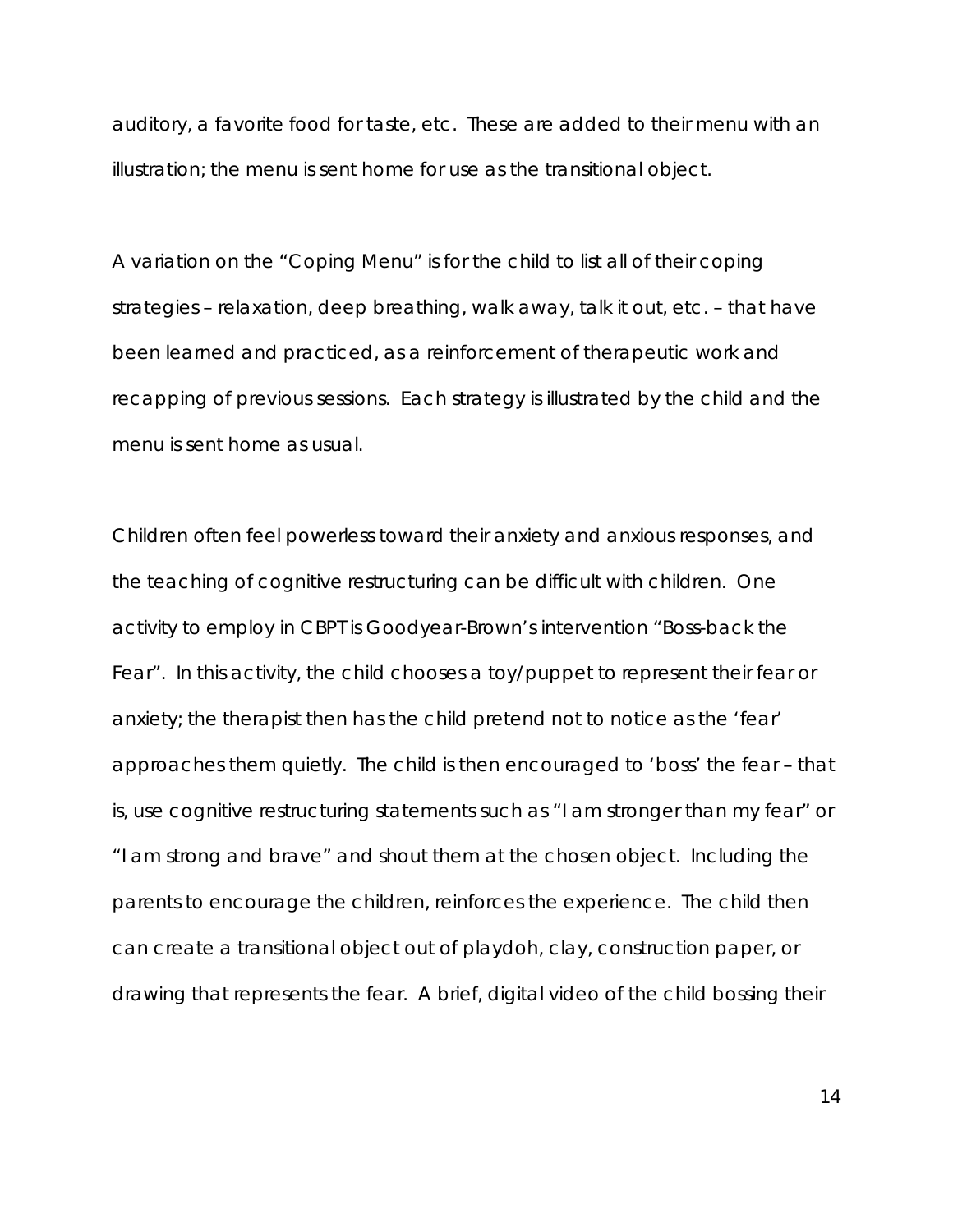fear could be made by the parent during the process and replayed for the child at home, to reinforce the power the child has over anxiety.

CBPT techniques assist in the gradual exposure to the anxiety producing event or situation or the child. Toys in the playroom, role play or puppet play, can be utilized to create an in vivo experience for the child in a non-threatening, playful manner. Serial drawings that depict the fearful experience and the child's mastery over the fear, coupled with the cognitive restructuring statements, have been another process that aids the therapist and the child in treatment. Techniques that include a ladder or steps, with the child and parent deciding what each step in the exposure process will be and putting it on that step, and then devising a celebration or reward for achieving that step, are consistent with CBT programs (March & Benton, 2007; Goodyear Brown, 2009; Knell & Dasari, 2006; Cohen, Mannarino & Deblinger, 2006; March & Benton, 2007). Involving parents actively also enhances the process of relapse prevention.

In conclusion, anxiety is one of the most widely diagnosed mental conditions in children and adolescents. Approximately 12-20% of presenting problems by parents constitutes some form of anxiety, phobia, or trauma reaction with anxious response. The physical manifestations and avoidant behavior can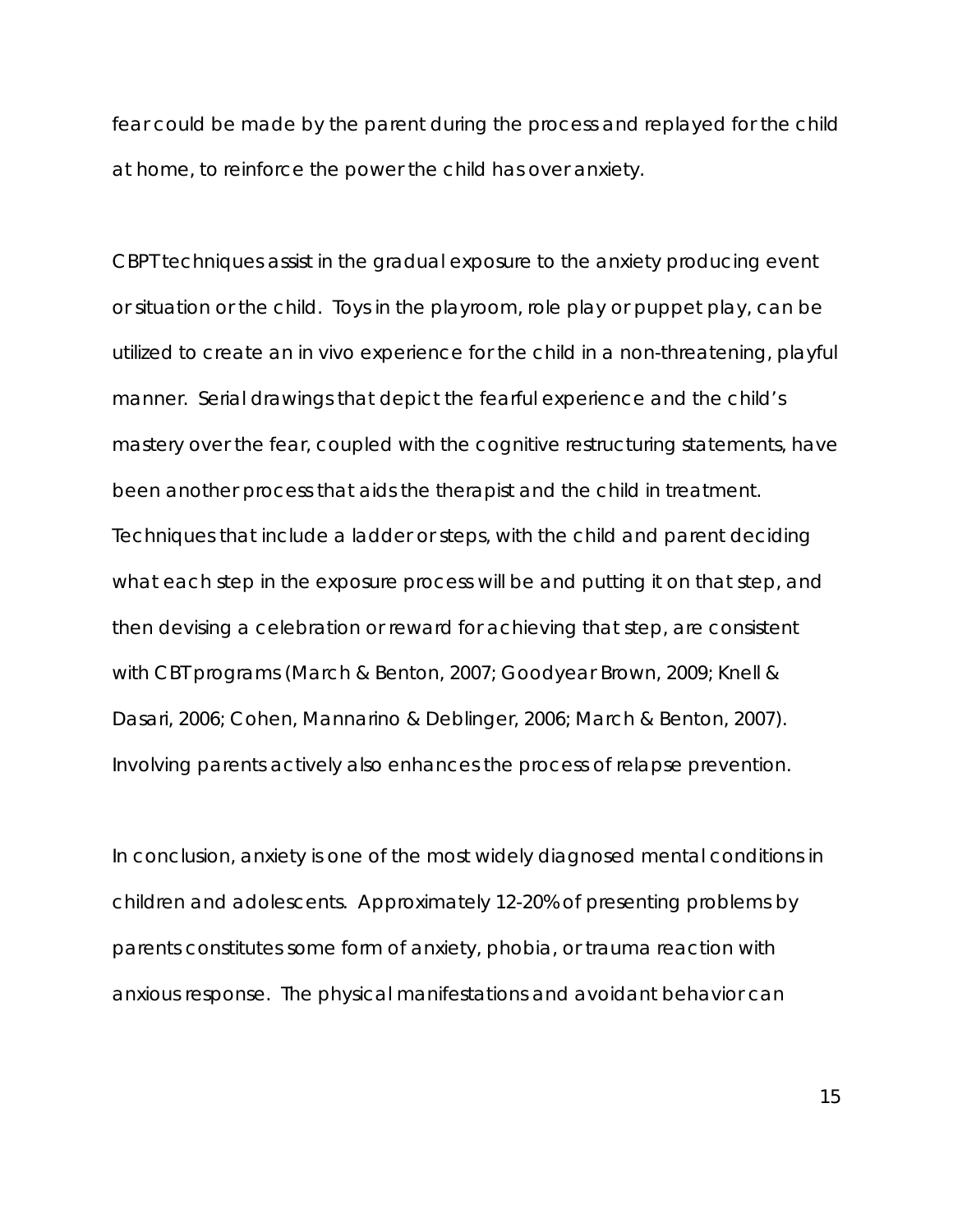create disruption of the family system, and can impede the child's development, academic performance and social interaction.

Understanding anxiety as a neurologically-based phenomenon in children rather than a behavioral choice, is an imperative thinking-shift for parents and therapists. Educating parents and families about the source of anxiety, how it is produced in the brain and the physiological responses of the body, gives them an alternative way of viewing and empathizing with their child's symptomatic behavior. Therapy becomes a process of teaching and understanding that it is a fear of the internal experience – avoidance of the physiological response – that is the source of the symptoms children manifest. When children learn that they have power over their thoughts and their reactions, and parents develop their role of empathic witness, co-regulator, and encourager rather than providing advice, discipline or direction, the result is effective management and self confidence. Through CBPT children learn to manage their anxious emotions in enjoyable and developmentally appropriate ways. Engaging the child at their cognitive level through play, enhances their experience of mastery and assures the success of the therapy. Parents and children come to therapy seeking relief from the disruption that anxiety causes. CBPT can provide the relief they seek by giving children an awareness of their inner experience and coping strategies to manage those feelings. It improves self-confidence by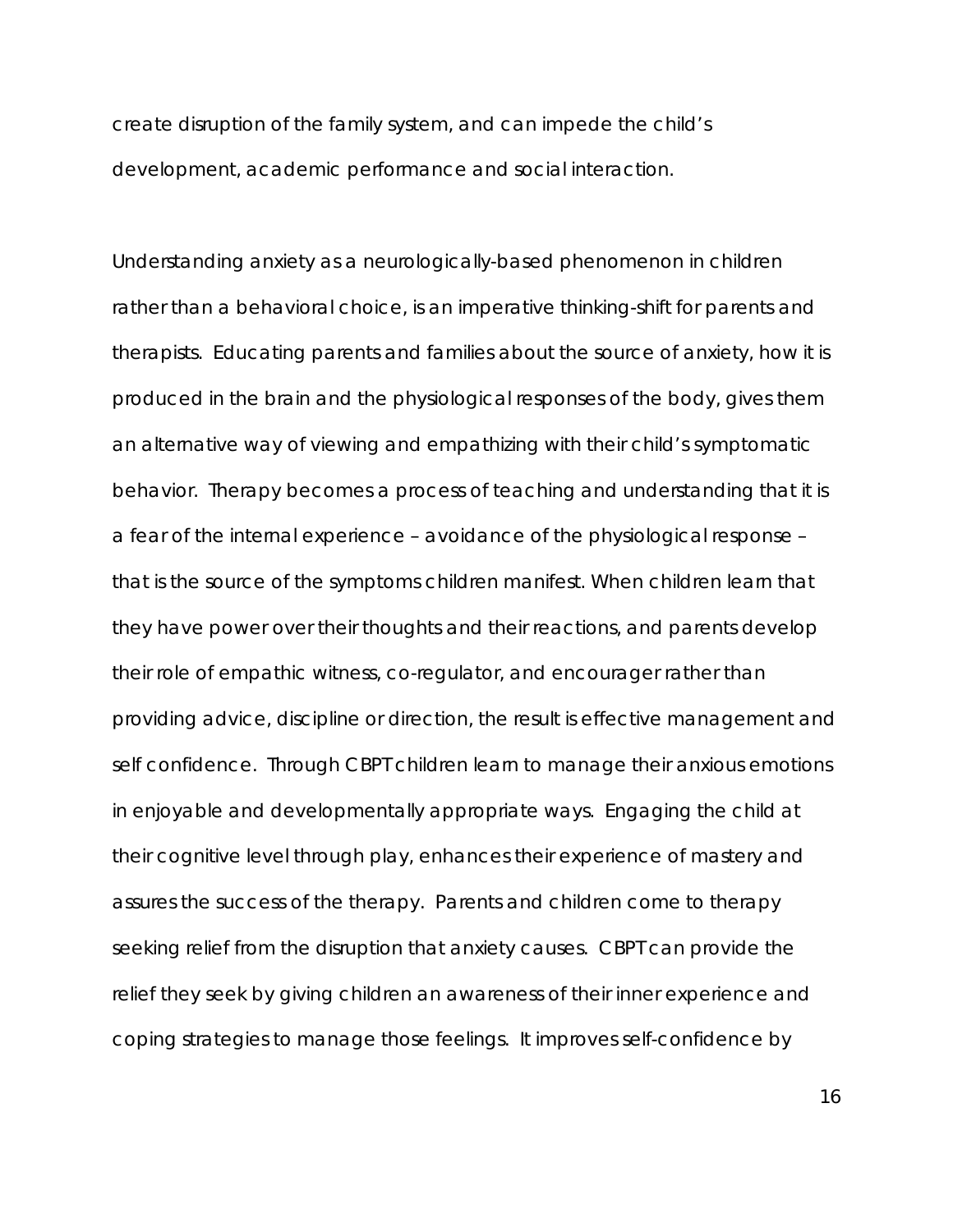instilling an approach to managing the anxious feelings that can be employed

over the lifespan.

## **References**

- American Academy of Child and Adolescent Psychology Official Action (2007). Practice parameters for the assessment and treatment of children and adolescents with anxiety disorders. *Journal of the American Academy of Child & Adolescent Psychiatry, 46, 267-283.*
- Bratton, S., Landereth, G., Kellam, T. & Blackard, S. (2006). *Child parent relationship therapy (CPRT): A 10-Session filial therapy model for training parents.* New York: Routledge.
- Campbell, S. B., Shaw, D. S., & Gillion, M. (2000). Early externalizing behavior problems: Toddlers and preschoolers at risk for later maladjustment. *Development and Psychopathology, 12, 467-488.*
- Chu, B. C. & Harrison, T. L. (2007) Meta-analysis of candidate mediators for change. *Clinical Child and Family Psychology Review, 10, 352-372.*
- Cohen, J., Mannarino, A, & Deblinger E. (2006). *Treating trauma and traumatic grief in children and adolescents.* New York: Guilford Press.
- Costello, E. J., Egger, H. L., & Angold, A. (2004). Developmental epidemiology of anxiety disorders. In T. Ollendick & J. March (Eds.) *Phobic and anxiety disorders in children and adolescents* (pp. 631-648). New York: Oxford University Press.
- Goodyear-Brown, P. (2009). Strategic play therapy techniques for anxious preschoolers. In J. Nash & C. Schaefer (Eds.) *Play Therapy with Preschool Children* (pp. 107-129) Washington, DC: American Psychological Assoc.
- Goodyear-Brown, P., (2005). *Digging for buried treasure 2: 52 more prop-based play therapy interventions for treating the problems of childhood.*  Nashville, TN: Sundog. http://www.parisandme.com
- Goodyear-Brown, P., Riviere, S., & Shelby, J., (2004). *10 Peas in a Pod: Prescriptive eclectic play therapy approaches and strategies for treating troubled children (DVD).* http:// www.parisandme.com
- Klein, R.G. & Pine, D. S. (2002). Anxiety Disorders. In M. Rutter & E. Taylor (Eds.) *Child and adolescent psychiatry* (4<sup>th</sup> ed., pp. 486-509) Oxford, UK; Blackwell.
- Knell, S.M. & Dasari, M. (2006) Cognitive-behavioral play therapy for children with anxiety and phobias. In H. Kaduson & C. Schaefer (Eds.) *Short-term play therapy for children (2ed., pp 22-50)* New York: Guilford Publications, Inc.
- March, J. & Benton, C. (2007). *Talking back to OCD.* New York: Guilford Press.